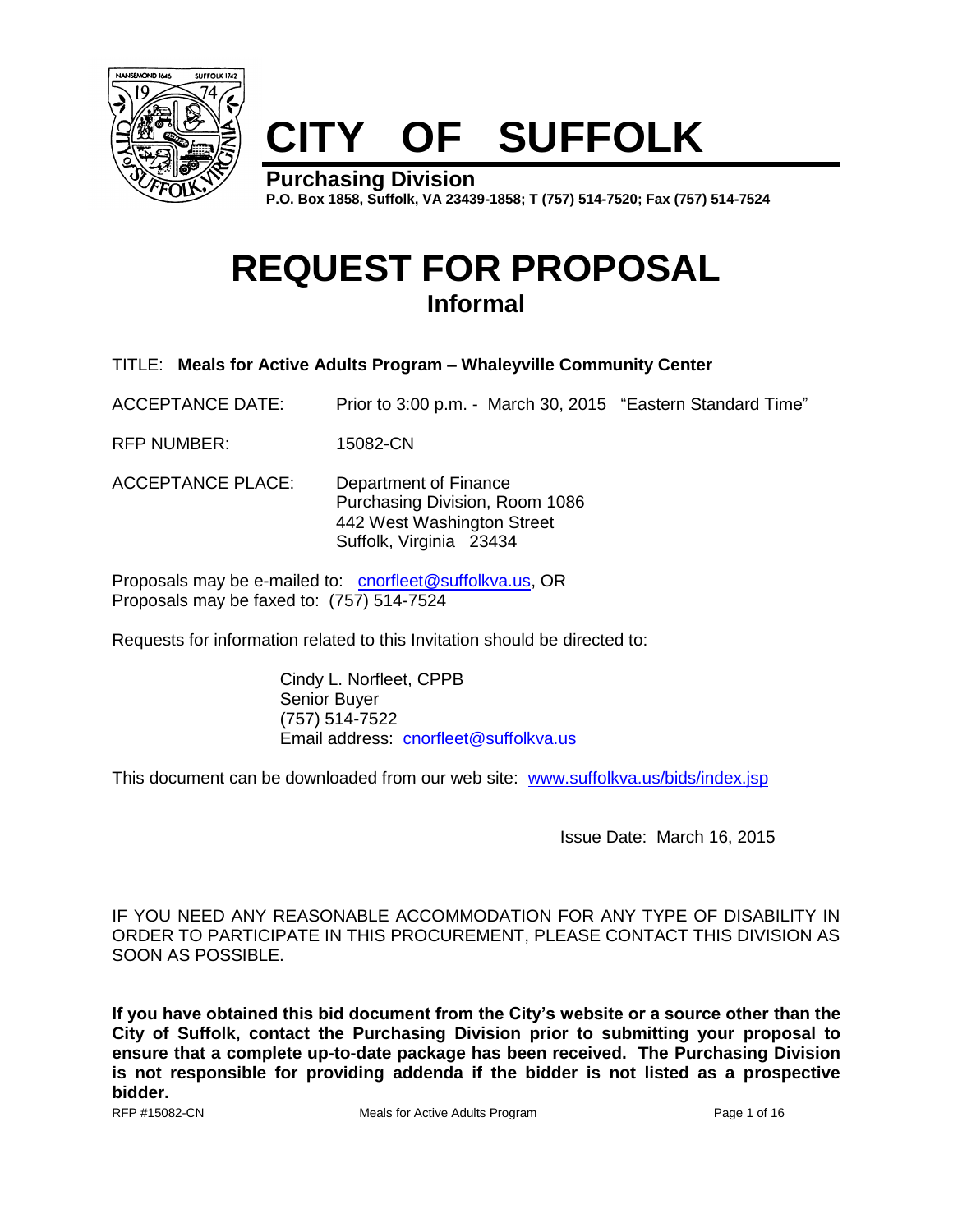# **Informal REQUEST FOR PROPOSAL**

**Meals for Active Adults Program – Whaleyville Community Center**

## **TABLE OF CONTENTS**

Prepared by Cindy Norfleet, CPPB, Senior Buyer Date: March 16, 2015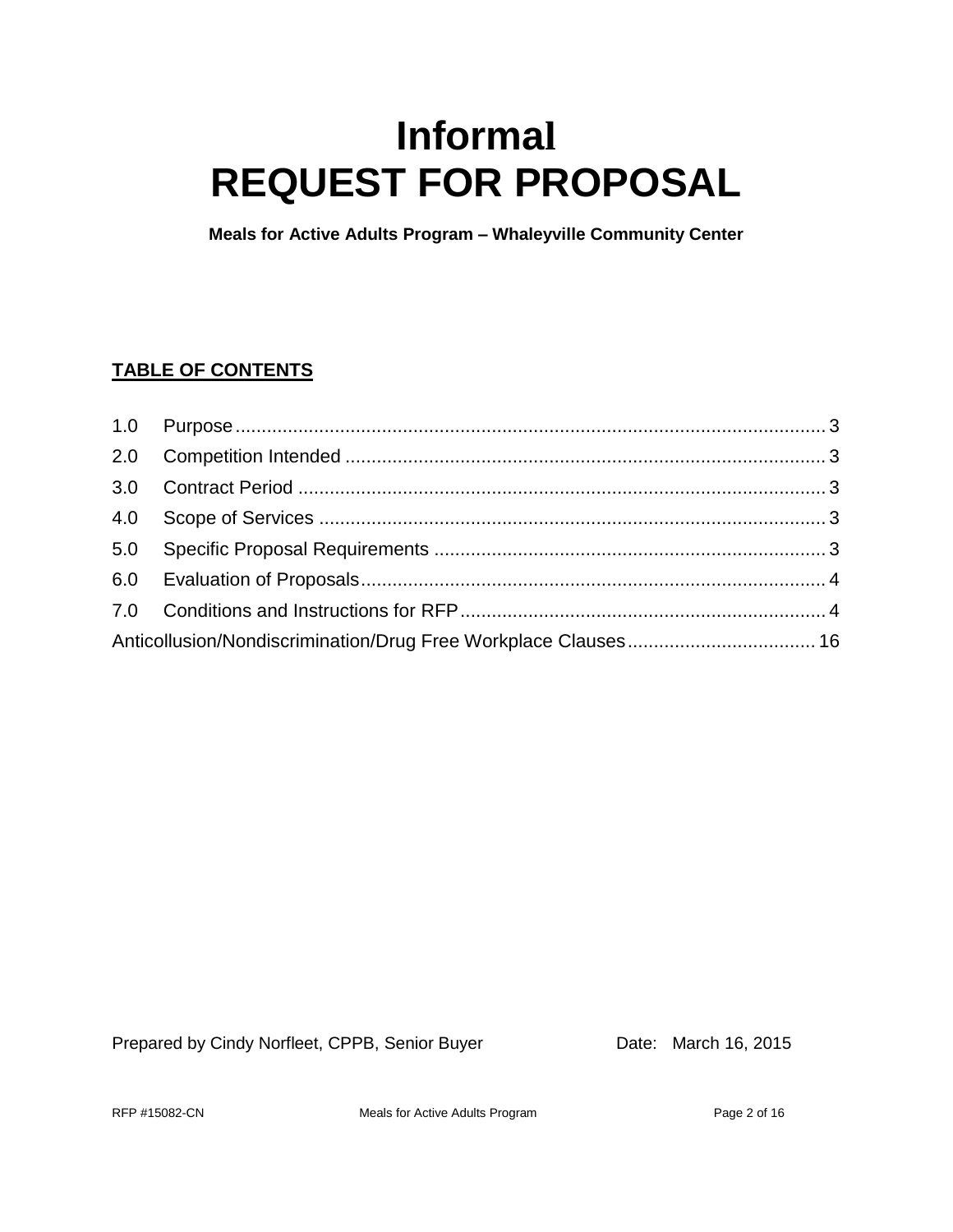#### <span id="page-2-0"></span>**1.0 PURPOSE**

The City of Suffolk's Department of Parks and Recreation currently provides meals onsite for approximately fifty (50) senior citizens participating in the Department's Active Adults Program at Whaleyville Community Center, 132 Robertson Street, Suffolk, Virginia. It is the intent of this informal RFP to select one or more offerors to provide lunches for this program for a one-year period.

#### <span id="page-2-1"></span>**2.0 COMPETITION INTENDED**

It is the City's intent that this Request for Proposal (RFP) permits competition. It shall be the offeror's responsibility to advise the Senior Buyer in writing if any language requirement, specification, etc., or any combination thereof, inadvertently restricts or limits the requirements stated in this RFP to a single source. Such notification must be received by the Senior Buyer not later than five (5) days prior to the date set for bids to close.

#### <span id="page-2-2"></span>**3.0 CONTRACT PERIOD**

The contract shall cover the period beginning immediately upon signature of contract and continuing through April 30, 2016.

#### <span id="page-2-3"></span>**4.0 SCOPE OF SERVICES**

Provide meals on-site to senior individuals participating in the Active Adults Program at Whaleyville Community Center, 132 Robertson Street, Suffolk, Virginia. Meals must be freshly prepared and consist of a combination of foods meeting the nutrient standard. Meals will be provided every Monday, Wednesday, and Friday between12 noon to 1 p.m., unless otherwise designated by City staff, for an average of fifty (50) participants. Parks and Recreation staff will furnish to the Contractor a daily count of participants prior to 10 a.m.

The Contractor will be responsible for the menu preparation, food purchase, meal preparation, and delivery of food.

A commercial kitchen is available onsite that they contractor may utilize for meal preparation.

#### <span id="page-2-4"></span>**5.0 SPECIFIC PROPOSAL REQUIREMENTS**

- Provide a sample two-week menu of meals (6 days) that are representative of the meals that will be provided for this program.
- Provide food handling permits/licenses required to prepare, cook, handle and deliver foods to the public for a public program.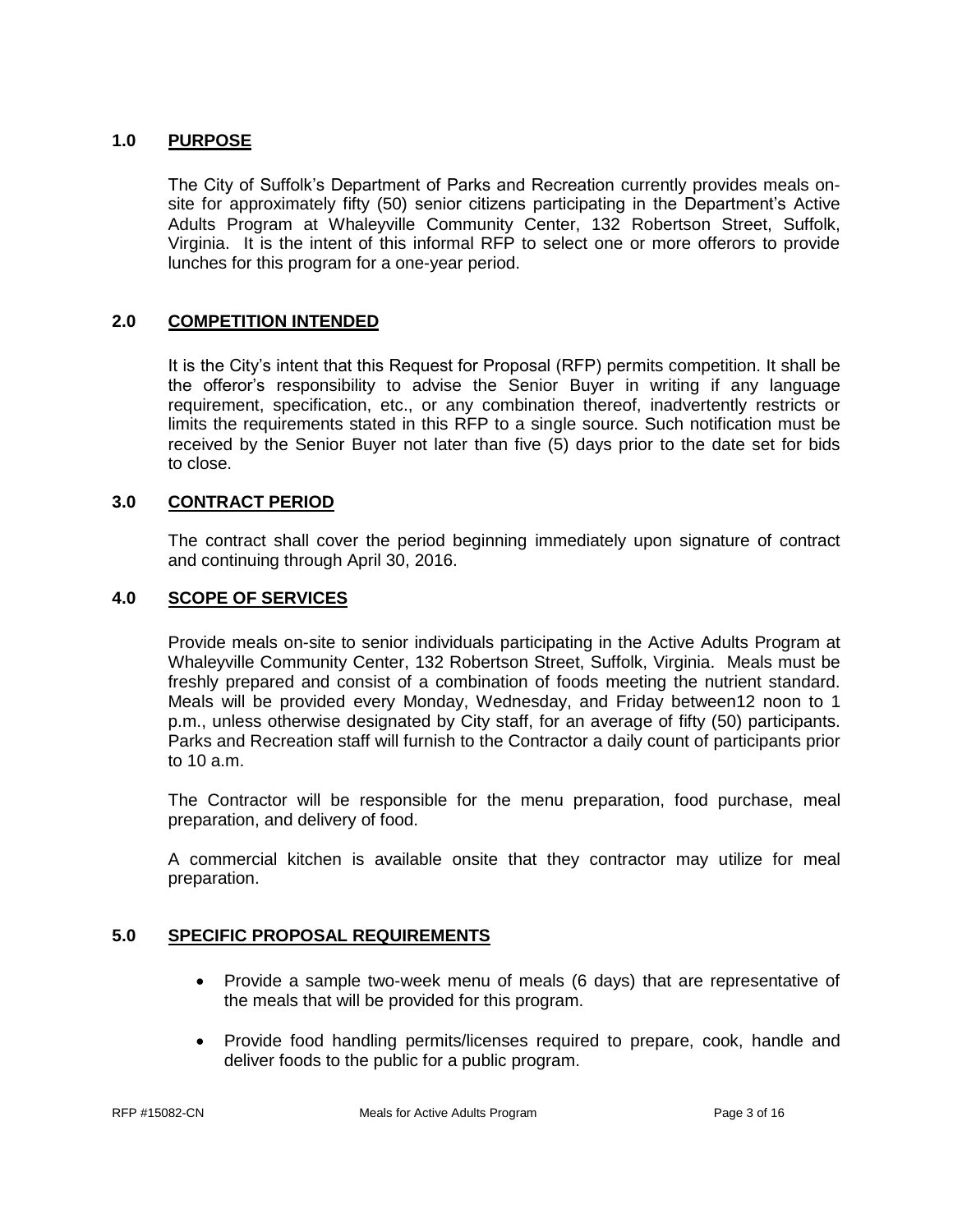- Provide pricing on a "per meal" basis for the menu provided. Include any options as to variety or alternative selections. Pricing provided will remain firm throughout the contract period. Provide an annual rate (cost per meal X 50 participants x 156 meals).
- List contact person who will be in charge of this program. Include contact information (phone, e-mail, etc.). Include resume and experience of the contract person.

### <span id="page-3-0"></span>**6.0 EVALUATION OF PROPOSALS**

Evaluation of the responses shall be by committee in accordance with the following criteria:

- Variety and quality of food to be served based on the submitted menu
- Cost of Food and Services
- **Experience providing this type of service**
- Completeness of Proposal

### <span id="page-3-1"></span>**7.0 CONDITIONS AND INSTRUCTIONS FOR RFP**

- 1. **Offer/Acceptance**: Each proposal is received with the understanding that the acceptance in writing by the City of the offer to furnish any or all of the goods and/or services described therein, shall constitute a contract between the offeror and the City, which shall bind the offeror to furnish and deliver the goods and/or services quoted at the prices stated and in accordance with the conditions of the accepted proposal; and the City on its part to order from such offeror, except for causes beyond reasonable control; and pay for, at the agreed prices, all goods and/or services specified and delivered.
- 2. **Addenda**: If issued, addenda to this solicitation will be posted on the Purchasing website (http://www.suffolkva.us/proposals/index.jsp). It is the offeror's responsibility to check the website or contact the Purchasing Division prior to the submittal deadline to ensure that the offeror has a complete, up-to-date package. Acknowledgement of all issued Addenda shall be indicated on the proposal form in the appropriate spaces.
- 3. **Award**: Award will be made to the offer considered by the City's sole determination after following the procedure outlined herein. The process used for this solicitation shall be Competitive Negotiation for Professional Services as outlined in the Virginia Public Procurement Act.
- 4. **City's Rights**: The City reserves the right to reject any and all proposals, and to waive any informality if it is determined to be in the best interest of the City.
- 5. **Delivery**: The time of delivery of services must be stated in definite terms. If time of delivery for different goods and/or services varies, the offeror shall so state.
- 6. **Samples**: Samples, when requested, must be furnished free of expense, and upon request, if not destroyed, will be returned at the offeror's risk and expense.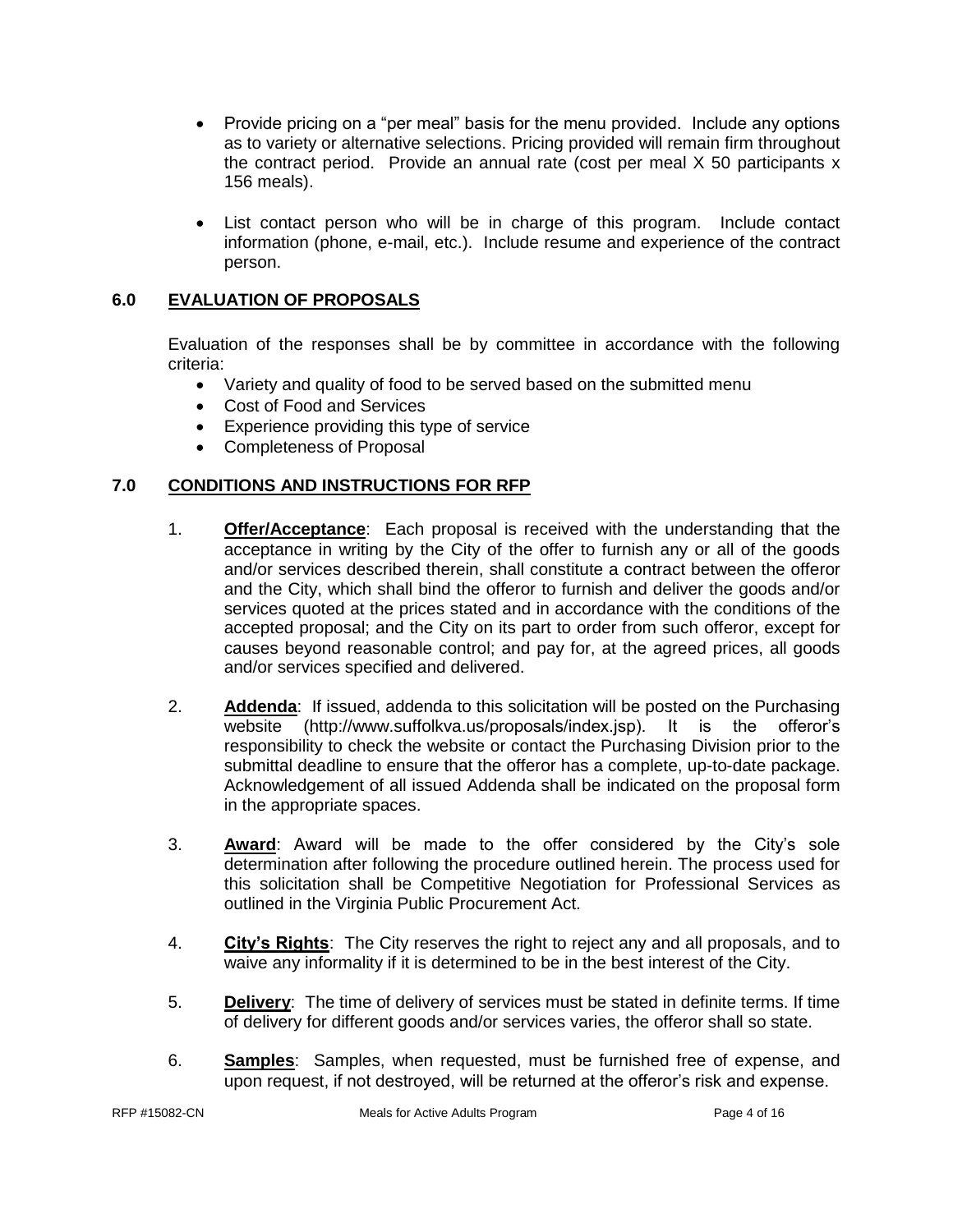- 7. **Silence of Specifications**: The apparent silence of these specifications and any supplemental specifications as to any detail or the omission from the specifications of a detailed description concerning any point shall be regarded as meaning that only the best commercial practices are to prevail and correct type, size and design are to be used. All interpretations of these specifications shall be made on the basis of this statement.
- 8. **Capacity of Offeror:** All proposals must be signed by a responsible officer or employee having the authority to bind the firm in contract. The offeror agrees that its contract performance shall be in strict conformance with the contract documents.
- 9. **Rights to Damages**: By signing this proposal, the offeror assigns to the City any and all rights that it may have under the antitrust laws of the United States and the Commonwealth of Virginia in any way arising from or pertaining to this proposal. This provision is remedial in nature and is to be liberally construed by any court in favor of the City.
- 10. **Anti-collusion**: The offeror certifies by signing this Request for Proposals that this proposal is made without prior understanding, agreement, or accord with any other person or firm submitting a proposal for the same goods and/or services and that this proposal is in all respects bona fide, fair, and not the result of any act of fraud or collusion with another person or firm engaged in the same line of business or commerce. Any false statement hereunder may constitute a felony and can result in a fine and imprisonment, as well as civil damages. Should sub-Consultant s or sub consultants have interest in multiple submittals, this clause does not apply except when an act of collusion or fraud.
- 11. **Indemnification**: The Consultant shall defend, indemnify and hold the City, and the City's employees, agents, and volunteers, harmless, from and against any and all damage claim, liability, cost, or expense (including, without limitation, attorney's fees and court costs) of every kind and nature (including, without limitation, those arising from any injury or damage to any person, property or business) incurred by or claimed against the Consultant , its employees, agents, and volunteers, or incurred by or claimed against the City, the City's employees, agents, and volunteers, arising out of, or in connection with, the performance of all services hereunder by the Consultant. This indemnification and hold harmless includes, but is not limited to, any financial or other loss including, but not limited to, any adverse regulatory, agency or administrative sanction or civil penalties, incurred by the City due to the negligent, fraudulent or criminal acts of the Consultant or any of the Consultant's officers, shareholders, employees, agents, Consultants, sub-Consultants, or any other person or entity acting on behalf of the Contractor. Unless otherwise provided by law, the Contractor indemnification obligations hereunder shall not be limited in any way by the amount or type of damages, compensation, or benefits payable by or for the Contractor under worker's compensation acts, disability benefit acts, other employee benefit acts, or benefits payable under any insurance policy. This paragraph shall survive the termination of the contract including any renewal or extension thereof.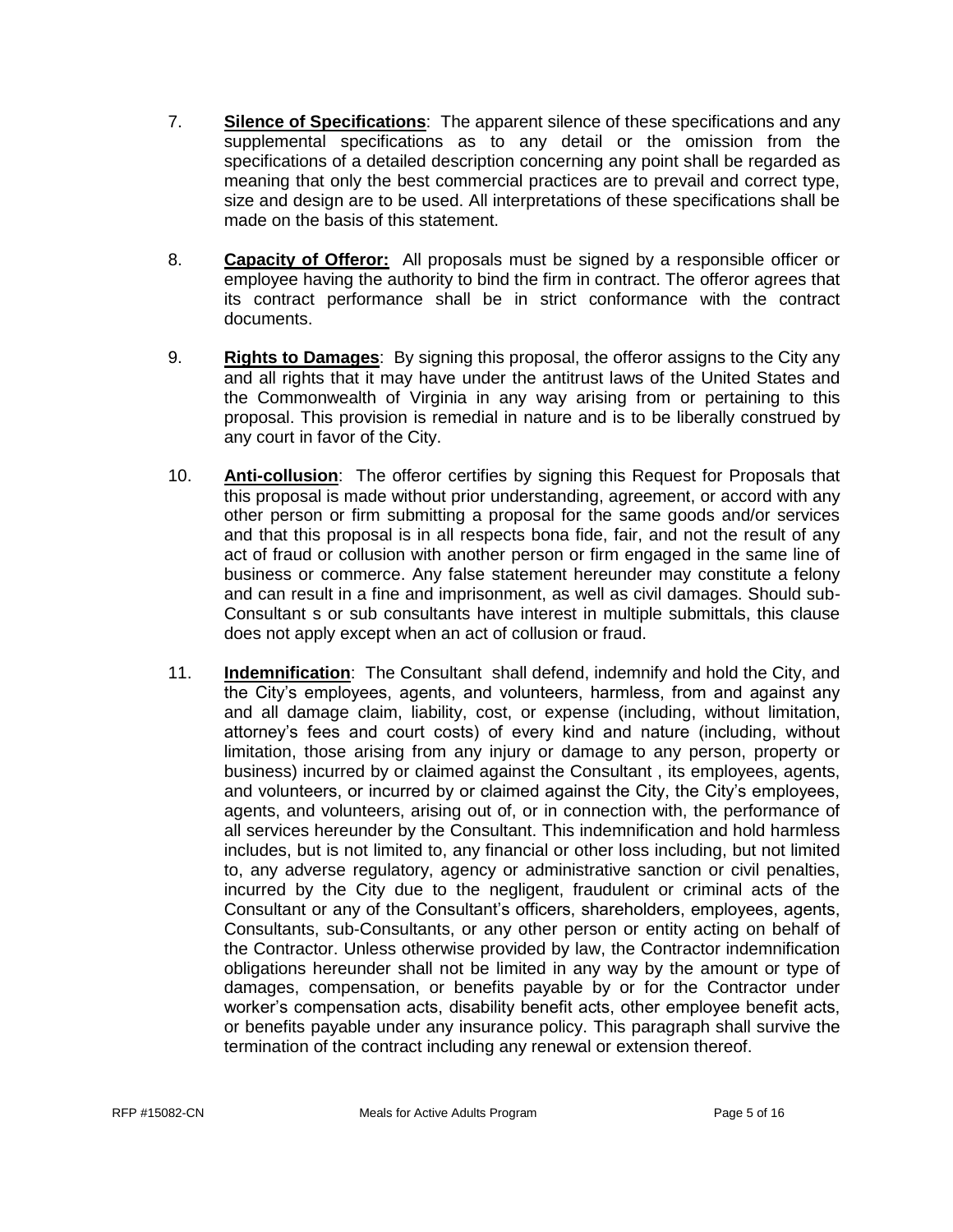- 12. **Copyright Protection**: The Contractor agrees to defend and save the City, its agents, officials, and employees, harmless from liability of any nature or kind, for use of any copyright, composition, secret process, patented or unpatented invention, articles or appliances furnished or used in the performance of the contract, or which the Contractor is not the patentee, assignee, or licensee, to the same extent as provided in the above paragraph.
- 13. **Laws, Regulations**: The Contractor shall keep fully informed of all federal, state, and local laws, ordinances and regulations that in any manner affect the conduct of the work. The Contractor shall at all times observe and comply with all such laws, ordinances and regulations.
- 14. **Alien employment**: The Contractor certifies that he does not and shall not during the performance of the contract for goods and services in the Commonwealth, knowingly employ unauthorized aliens as defined in the federal Immigration Reform and Control Act of 1986, as amended.
- 15. **Default**: In event of default by the Contractor, the City reserves the right to procure the goods and/or services from other sources, and hold the Contractor liable for any excess cost occasioned thereby. Such actions taken by the City shall not release the contractor from additional remedies that may be allowed by law.
- 16. **Availability of Funds**: When a contract resulting from this solicitation involves multiple fiscal periods, such contract shall be deemed in force only to the extent of appropriations available to each department for the purchase of such goods and/or services. The City's extended obligations on those contracts that envision extended funding through successive fiscal periods shall be contingent upon actual appropriations for the following years.
- 17. **Faith-based Organizations**: The City of Suffolk does not discriminate against faith-based organizations.
- 18. **Anti-Discrimination**: By submitting their proposals, offerors certify to the City that they will conform to the provisions of the Federal Civil Rights Act of 1964, as amended, as well as the Virginia Fair Employment Contracting Act of 1975, as amended, where applicable, the Virginians with Disabilities Act, the Americans with Disabilities Act and 2.2-4311 of the Virginia Public Procurement Act (VPPA). If the award is made to a faith-based organization, the organization shall not discriminate against any recipient of goods, services, or disbursements made pursuant to the contract on the basis of the recipient's religion, religious belief, refusal to participate in a religious practice, or on the basis of race, age, color, gender or national origin and shall be subject to the same rules as other organizations that contract with public bodies to account for the use of the funds provided; however, if the faith-based organization segregates public funds into separate accounts, only the accounts and programs funded with public funds shall be subject to audit by the public body. (Code of Virginia 2.2.4343.1E).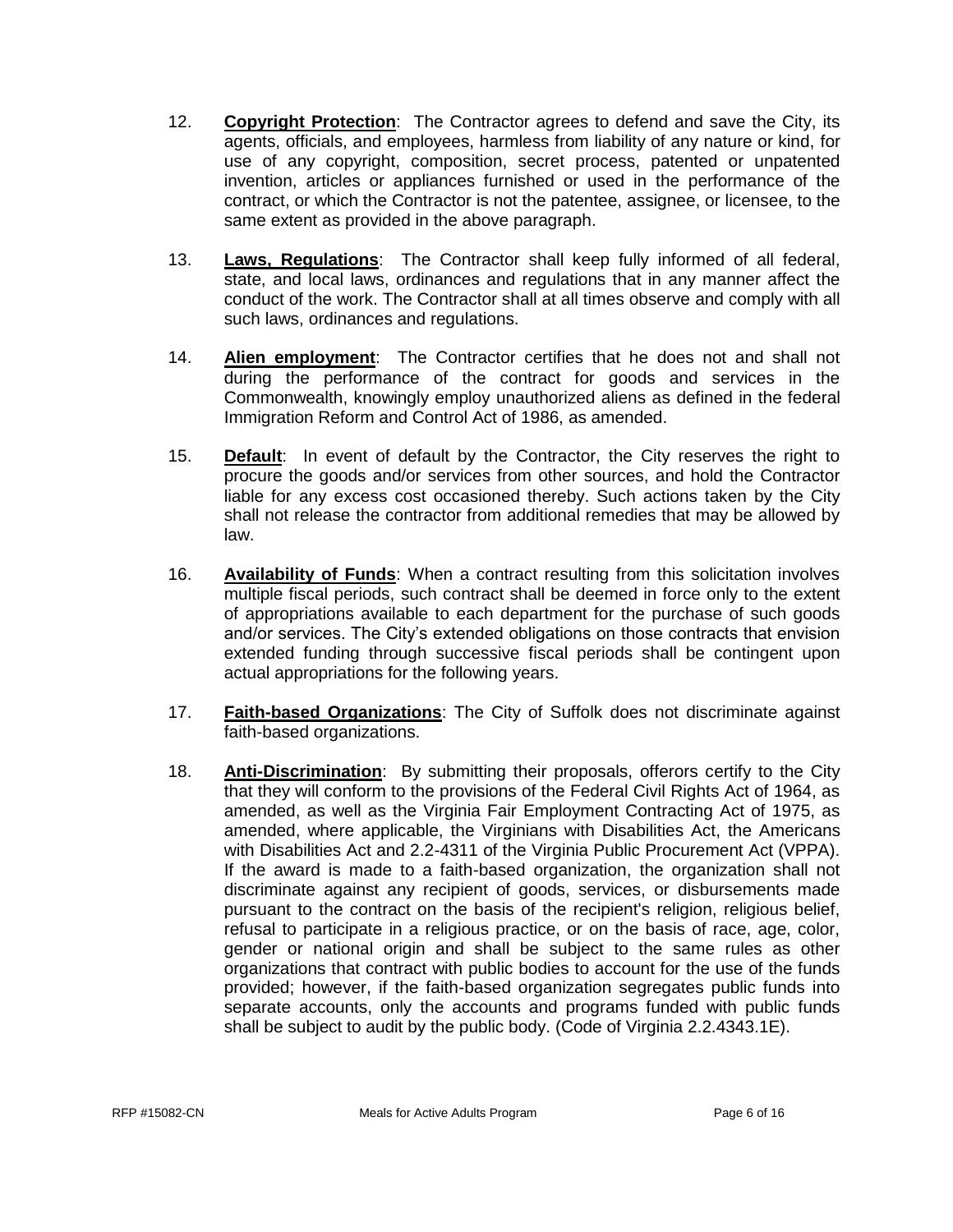In every contract over \$10,000 shall include the following provisions:

- 1. During the performance of this contract, the Contractor agrees as follows:
	- a. The Contractor will not discriminate against any employee or applicant for employment because of race, religion, color, sex, national origin, age, disability, service disabled veterans or any other basis prohibited by state law relating to discrimination in employment, except where there is a bona fide occupational qualification reasonably necessary to the normal operation of the Contractor. The Contractor agrees to post in conspicuous places, available to employees and applicants for employment, notices setting forth the provisions of this nondiscrimination clause.
	- b. The Contractor, in all solicitations or advertisements for employees placed by or on behalf of the Contractor, will state that such Contractor is an equal opportunity employer.
	- c. Notices, advertisements and solicitations placed in accordance with federal law, rule or regulation shall be deemed sufficient for the purpose of meeting these requirements.
- 2. The Contractor will include the provisions of Section a, b, and c above in every subcontract or purchase order over \$10,000, so that the provisions will be binding upon each subcontractor or vendor.
- 19. **Drug-Free Workplace**: During the performance of this contract, the Contractor agrees to (1) provide a drug-free workplace for the Contractor's employees; (2) post in conspicuous place, available to employees and applicants for employment, a statement notifying employees that the unlawful manufacture, sale, distribution, dispensation, possession, or use of a controlled substance or marijuana is prohibited in the Consultant's workplace and specifying the actions that will be taken against employees for violations of such prohibition; (3) state in all solicitation or advertisement for employees placed by or on behalf of the Consultant that the Consultant maintains a drug-free workplace; and (4) include the provisions of the foregoing clauses in every subcontract or purchase order of over \$10,000, so that the provisions will be binding upon each sub-consultant or vendor.

For the purposes of this section, "drug-free workplace" means a site for the performance of work done in connection with a specific contract awarded to a Consultant, the employees of whom are prohibited from engaging in the unlawful manufacture, sale, distribution, dispensation, possession or use of any controlled substance or marijuana during the performance of the contract.

20. **Assignment of Contract:** A contract shall not be assignable by the Consultant in whole or in part without the written consent of the City.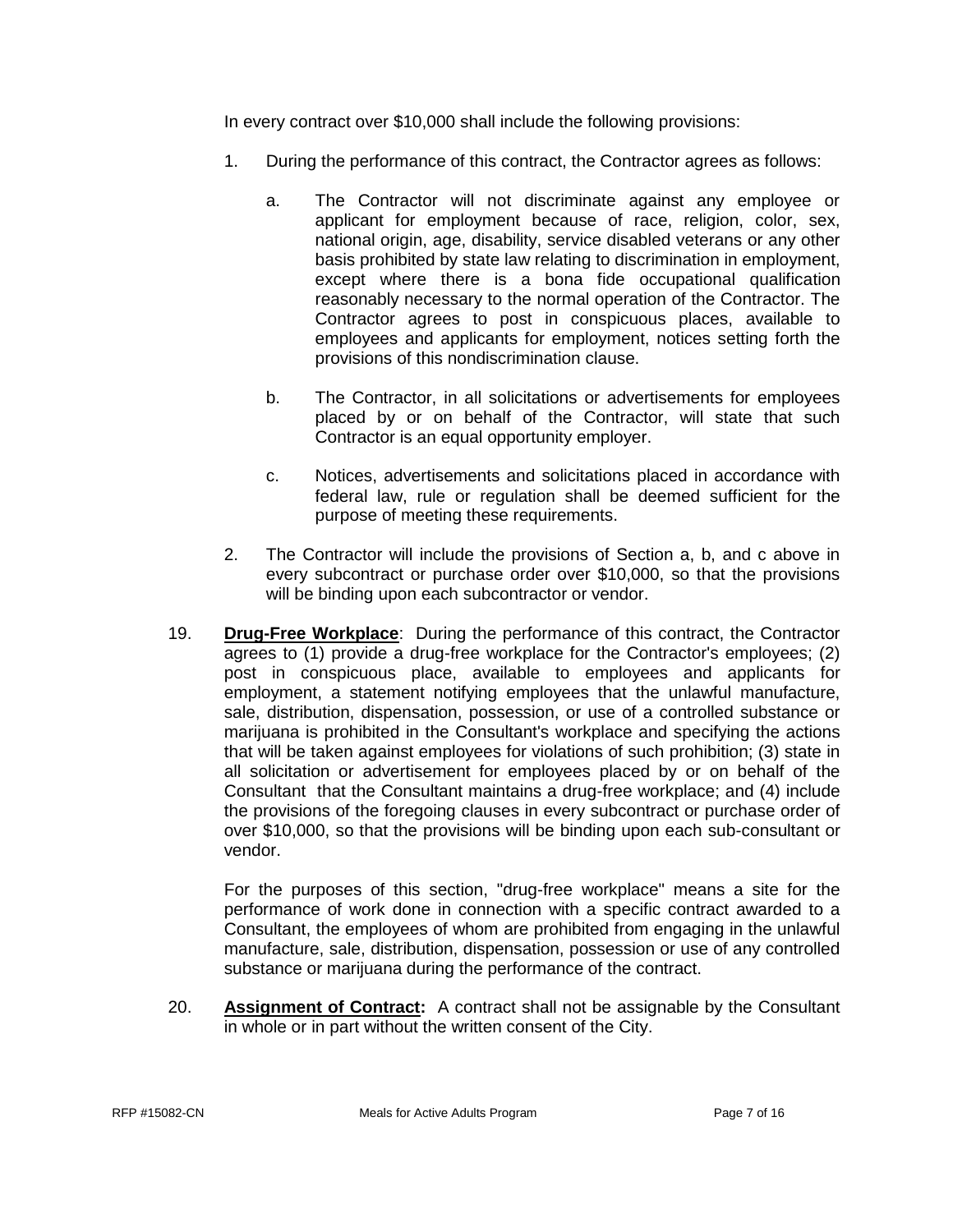- 21. **Scheduling and Delays**: The parties to any contract resultant of this solicitation acknowledge that all or part of the work to be performed hereunder may be delayed and extended at the option of the City. Such delays may be caused by delays, denials and modifications of the various state or federal permits, or for other reasons. The City shall not be required to pay any of the Consultant's direct or indirect costs, or claims for compensation, extended overhead, or other damage or consequential damages arising out of or related to any delays or interruptions required or ordered by the City. If the City delays the project for any reason for a continuous period of ninety (90) days or more, the City and Consultant will negotiate a mutually agreeable adjustment to the Consultant's award amount. Notwithstanding the above, in construction contracts, to the extent that an unreasonable delay is caused by the act or omissions of the City due to causes within the City's control, the above waiver or release shall not apply.
- 22. **Governing Law**: This Agreement is made, entered into, and shall be performed in the City of Suffolk, Virginia, and shall be governed by the applicable laws of the Commonwealth of Virginia without regard to its conflict of law rules. In the event of litigation concerning this Agreement, the parties agree to the exclusive jurisdiction and venue of the Circuit Court of the City of Suffolk, Virginia; however, in the event that the federal court has jurisdiction over the matter, then the parties agree to the exclusive jurisdiction and venue of the U.S. District Court for the Eastern District of Virginia, Norfolk Division.

The Consultant shall not cause a delay in services because of the pending or during litigation proceedings, except with the express, written consent of the City or written instruction/order from the Court.

- 23. **Severability**: If any provision of a contract resulting from this solicitation, or the application thereof to any person or circumstances shall to any extent be invalid or unenforceable, the remainder of this contract, or the application of such provision to persons or circumstances other than those which it is invalid or unenforceable, shall not be affected hereby, and each provision of this contract shall be valid and enforced to the full extent permitted by law.
- 24. **Termination for Convenience**: The City may at any time, and for any reason, terminate this Contract by written notice to Consultant specifying the termination date, which shall be not less than thirty (30) days from the date such notice is mailed.

Notice shall be given to Consultant by certified mail/return receipt requested at the address set forth in Consultant's Proposal or as provided in this Contract. In the event of such termination, Consultant shall be paid such amount as shall compensate Consultant for the work satisfactorily completed, and accepted by the City, at the time of termination. If the City terminates this Contract, Consultant shall withdraw its personnel and equipment, cease performance of any further work under this Contract, and turn over to the City any work completed or in process for which payment has been made.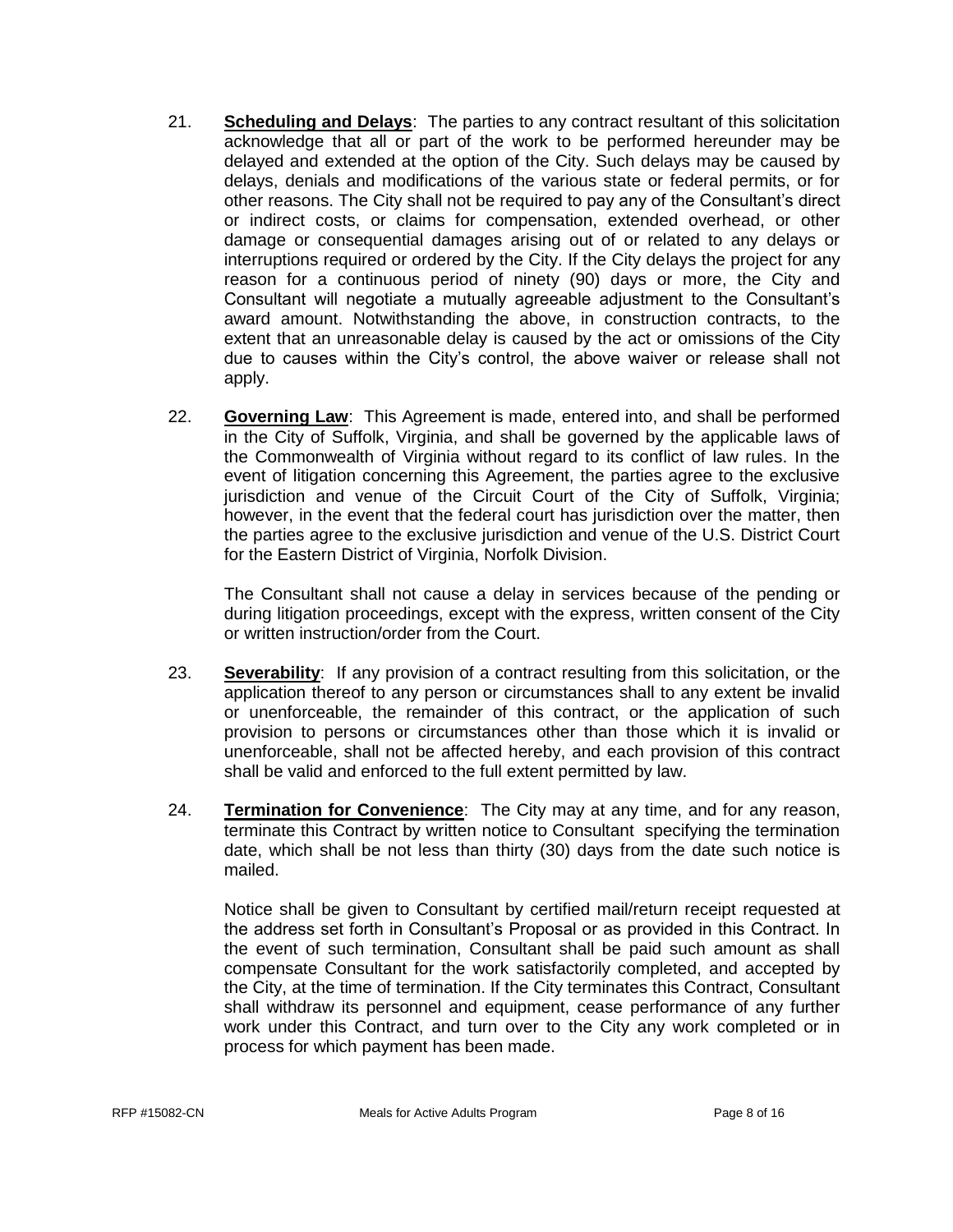25. **Termination for Cause**: In the event that Consultant shall for any reason or through any cause be in default of the terms of this Contract, the City may give Consultant written notice of such default by certified mail/return receipt requested at the address set forth in Consultant 's Proposal/ or as provided in this Contract.

Unless otherwise provided, Consultant shall have ten (10) days from the date such notice is mailed in which to cure the default. Upon failure of Consultant to cure the default, the City may immediately cancel and terminate this Contract as of the mailing date of the default notice.

Upon termination, Consultant shall withdraw its personnel and equipment, cease performance of any further work under the Contract, and turn over to the City any work in process for which payment has been made. In the event of violations of law, safety or health standards and regulations, this Contract may be immediately cancelled and terminated by the City and provisions herein with respect to opportunity to cure default shall not be applicable.

26. **Contact Prohibition**: Direct contact with City departments other than Purchasing, on the subject of this proposal is expressly forbidden except with the foreknowledge and permission of the Contract Officer. Violation may result in a determination that your firm is ineligible for an award.

All questions shall be in writing to the Contract Officer shown on the title page of the proposal. The respondents to this RFP shall not contact, either directly or indirectly, any other employee or agent of the City regarding this RFP. This prohibition shall also extend to the Suffolk City Council and locally elected officials. Any such unauthorized contact may disqualify the offeror from this procurement.

- 27. **Additional Conditions**: The Conditions and Instructions in this solicitation are intended to apply to the resulting contract and shall supersede any conflicting terms offered. Any additional conditions an offeror intends be considered must be submitted with the proposal and noted as an exception. Such exceptions may result in a finding that the submittal is 'non-responsive' to the proposal, negating possibility of an award to that offeror. Contractual documents submitted by the successful firm after an award will not be accepted.
- 28. **Failure to Perform**: Failure of the Contractor to perform the contract by reason of the City's non-acceptance of additional conditions submitted after the award shall result in termination of the contract by the City, and may result in debarment of the Contractor for a period of up to three (3) years. Termination and /or debarment of the Consultant shall not constitute a waiver by the City of any other rights or remedies available to the City by law or contract.
- 29. **Conflict**: In the event of a conflict between the contract documents, including these Conditions and Instructions, the contract documents shall control.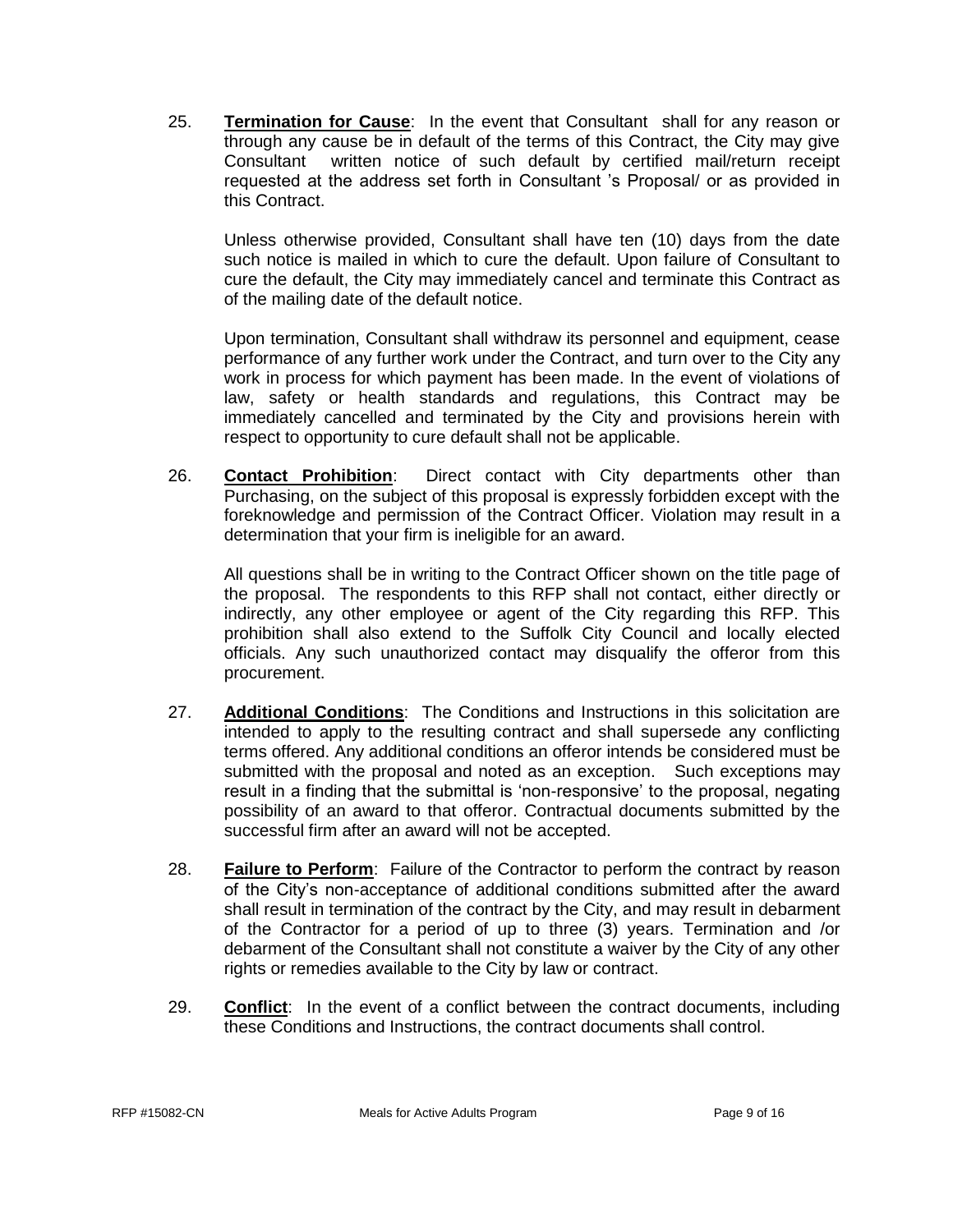- 30. **Records and Inspection**: The Consultant shall maintain full and accurate records with respect to all matters covered under this contract, including, without limitation, accounting records, written policies, procedures, time records, telephone records, and any other supporting evidence used to memorialize, reflect, and substantiate charges or fees related to this contract. The Consultant's records shall be open to inspection and subject to audit and/or reproduction, during normal working hours, by the City and its employees, agents or authorized representatives after giving at least three (3) days' notice to the Consultant by the City. The City shall have access to such records from the effective date of this contract, for the duration of the contract, and for five (5) years after the date of final payment by the City to the Consultant pursuant to this contract or any renewal or extension of this contract. The City's employees, agents or authorized representatives shall have access to the Consultant's facilities, shall have access to all necessary records and shall be provided adequate and appropriate work space, in order to conduct audits.
- 31. **Rights and Remedies Not Waived**: In no event shall the making by the City of any payment to the Consultant, or the waiver by the City of any provision under this contract including any obligation of the Consultant , constitute or be construed as a waiver by the City of any other provision, obligation, breach of covenant, or any default which may exist under this contract on the part of the Consultant , and the making of any such payment by the City while any such breach or default exists shall not impair or prejudice any right or remedies available to the City.
- 32. **Entire Agreement**: An resultant contract and any additional or supplementary documents incorporated herein by reference contain all the terms and conditions agreed upon by the parties hereto, and no other agreements, oral or otherwise, regarding the subject matter of this contract or any part thereof shall have any validity or bind any of the parties hereto. The contract shall not be modified, altered, changed or amended unless in writing and signed by the parties hereto.
- 33. **Conflicts of Interests**: Consultant shall not accept or receive commissions or other payments from third parties for soliciting, negotiating, procuring, or effecting insurance on behalf of the City. The City may not procure supplies, equipment, materials or other goods from a consultant on the same project.
- 34. **Responsibility of Consultant**: The Consultant shall, without additional costs or fee to the City, correct or revise any errors or deficiencies in his performance. Neither the City's review, approval or acceptance of, nor payment for any of the services required under this Agreement shall be deemed a waiver of rights by the City, and the Consultant shall remain liable to the City for all costs which are incurred by the City as a result of the Consultant's negligent performance of any of the services furnished under this Agreement.
- 35. **Changes and Additions**: It shall be the responsibility of the Consultant to notify the City, in writing, of any necessary modifications or additions in the Scope of this Agreement. Compensation for changes or additions in the Scope of this Agreement will be negotiated and approved by the City, in writing.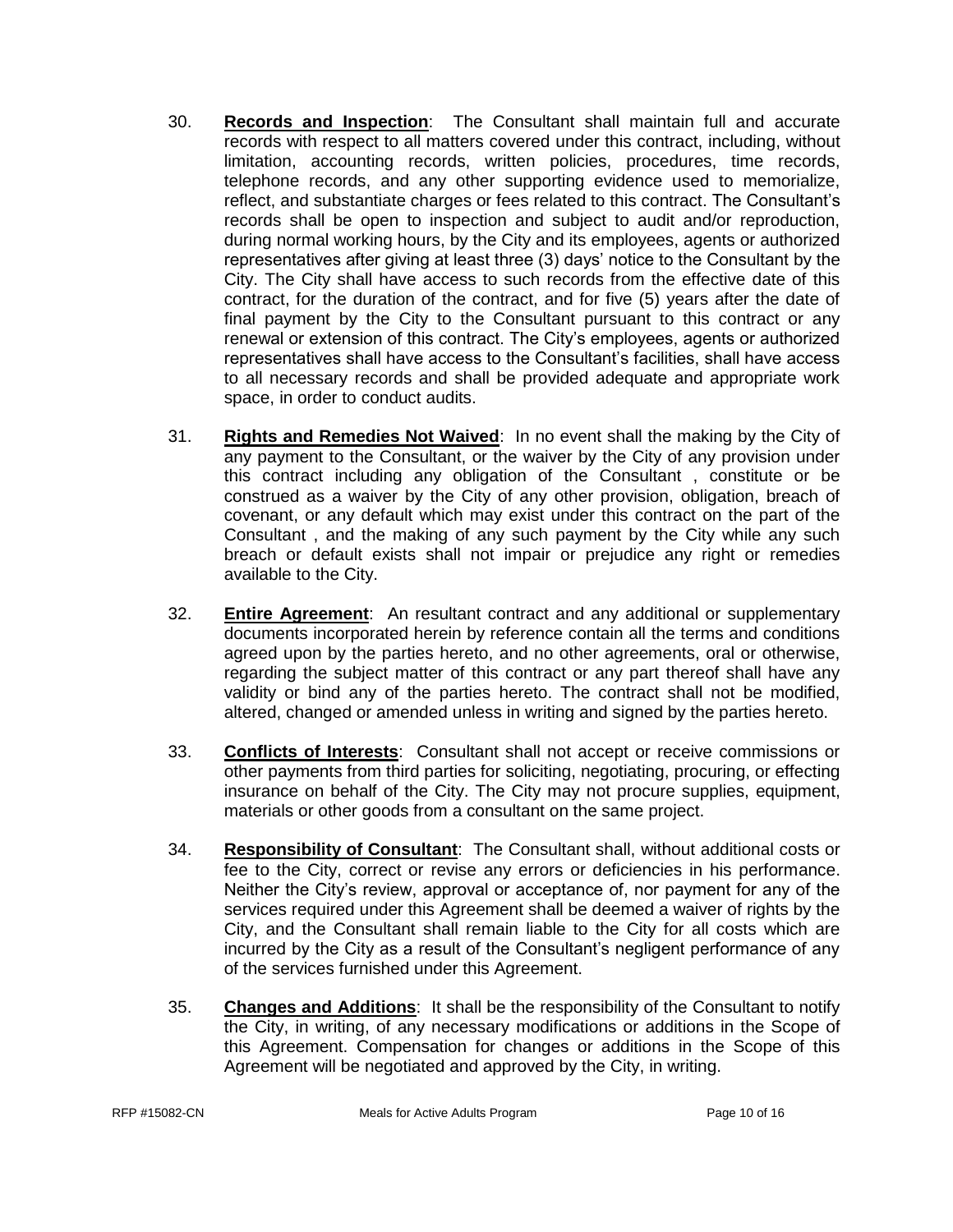It is understood and agreed to by both the City and the Consultant that such modifications or additions to this Agreement shall be made only by the full execution of the City's standard Agreement change order form. Furthermore, it is understood and agreed by both parties that any work done by the Consultant on such modification or addition to this Agreement prior to the City's execution of its standard Agreement change order form shall be at the total risk of the Consultant and said work may not be compensated by the City.

- 36. **Exemption from Taxes**: The City is exempt from State Sales Tax and Federal Excise Tax. Tax Exemption Certificate indicating the City's tax exempt status will be furnished by the City of Suffolk upon request.
- 37. **Debarment Status**: By submitting a proposal, proposers certify that they are not currently debarred by the Commonwealth of Virginia from submitting proposals or proposals on contracts for the type of goods and/or services covered by this solicitation, nor are they an agent of any person or entity that is currently so debarred.
- 38. **Safety**: All Consultants and sub-consultants performing services for the City are required and shall comply with all Occupational Safety and Health Administration (OSHA), State and City Safety and Occupational Health Standards and any other applicable rules and regulations. Also all Consultants and sub-consultants shall be held responsible for the safety of their employees and any unsafe acts or conditions that may cause injury or damage to any persons or property within and around the work site area under this contract.
- 39. **License Requirement**: All firms doing business in the City of Suffolk are required to be licensed in accordance with the City of Suffolk business license ordinance. Wholesale and retail merchants without a business location in the City of Suffolk are exempt from this requirement. Any questions concerning business licenses should be directed to the Commissioner of the Revenue's Office, telephone (757) 514-4260, or e-mail comrev@suffolkva.us
- 40. **Offeror's Qualifications**: Only proposals from established Contractor for work similar in scope to work herein shall be considered; the City reserves the right to request specific reference information prior to award. Offeror shall demonstrate that they have adequate and appropriate manpower, tools and equipment to respond and perform in accordance with the provisions herein.

The City may, at its option, disqualify a offeror and reject his proposal for cause. Reasons deemed to be sufficient for this action shall include, but not be limited to, the following:

- **Example 1** Evidence of collusion among offeror.
- Receipt of more than one proposal on any project from an individual, or from a corporation. This restriction does not apply to sub-consultants
- Default on any previous contract.
- For unreasonable failure to complete a previous contract within the specified time or for being in arrears on an existing contract without reasonable cause for being in arrears.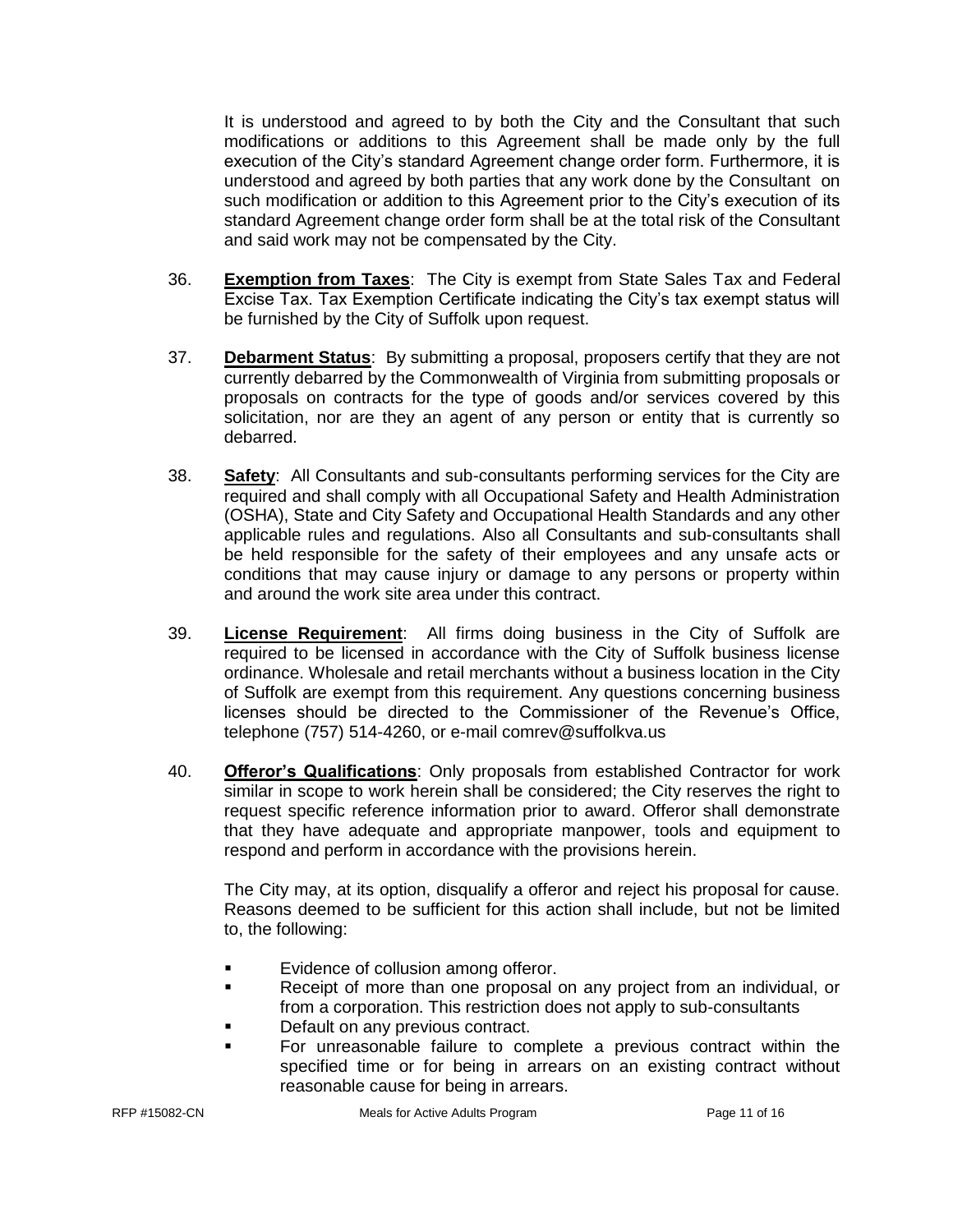- Inability to perform as revealed by an investigation of the Proposer's financial statement, experience and/or plant and equipment.
- Consultant does not meet project-specific requirements, as identified in the Contract Documents
- 41. **Pricing to be F.O.B. Destination – Freight Allowed**: Pricing shall be F.O.B. destination-freight included for all competitive proposals. F.O.B. Destination-Freight Included shall include all shipping costs to the City location(s) at the unit cost. No additional shipping charges shall be allowed.
- 42. **Contract Quantities**: The quantities specified in the Request for Proposals are estimates only unless otherwise clearly noted, and are given for the information of offeror and for the purpose of proposal evaluation. They do not indicate the actual quantity that will be required, since such volume will depend upon requirements that may develop during the contract period. Quantities shown shall not be construed to represent any amount which the City shall be obligated to purchase under the contract, or relieve the Consultant of his obligation to fill all orders placed by the City, except as clearly noted.
- 43. **Competition Intended**: It is the City's intent that the Request for Proposals (RFP) permits competition. It shall be the offeror's responsibility to advise the Buyer in writing if any language requirement, specification, etc., or any combination thereof, inadvertently restricts or limits the requirements stated in this RFP to a single source. Such notification must be received by the Contract Officer prior to the date set for proposals to close.
- 44. **Insurance**: The successful bidder shall procure, maintain, and provide proof of, insurance coverage's for injuries to persons and/or property damage as may arise from or in conjunction with, the work performed on behalf of the City by the bidder, his agents, representatives, employees or subcontractors. Proof of coverage as contained herein shall consist of all policies, endorsements, declaration pages, and certificates of insurance and shall be submitted fifteen (15) days prior to the commencement of work, and such coverage shall be maintained by the offeror for the duration of the contract period; for occurrence policies. Claims made policies must extend reporting period for two (2) years after expiration date.
	- a. General Liability

Coverage shall be as broad as: Comprehensive General Liability endorsed to include Broad Form, Commercial General Liability form including Products/Completed Operations.

1. Minimum Limits

RFP #15082-CN **Meals for Active Adults Program** Page 12 of 16 General Liability: \$2,000,000 General Aggregate Limit \$2,000,000 Products & Completed Operations \$1,000,000 Personal and Advertising Injury \$1,000,000 Each Occurrence Limit \$1,000,000 Fire Damage Limit \$ 5,000 Medical Expense Limit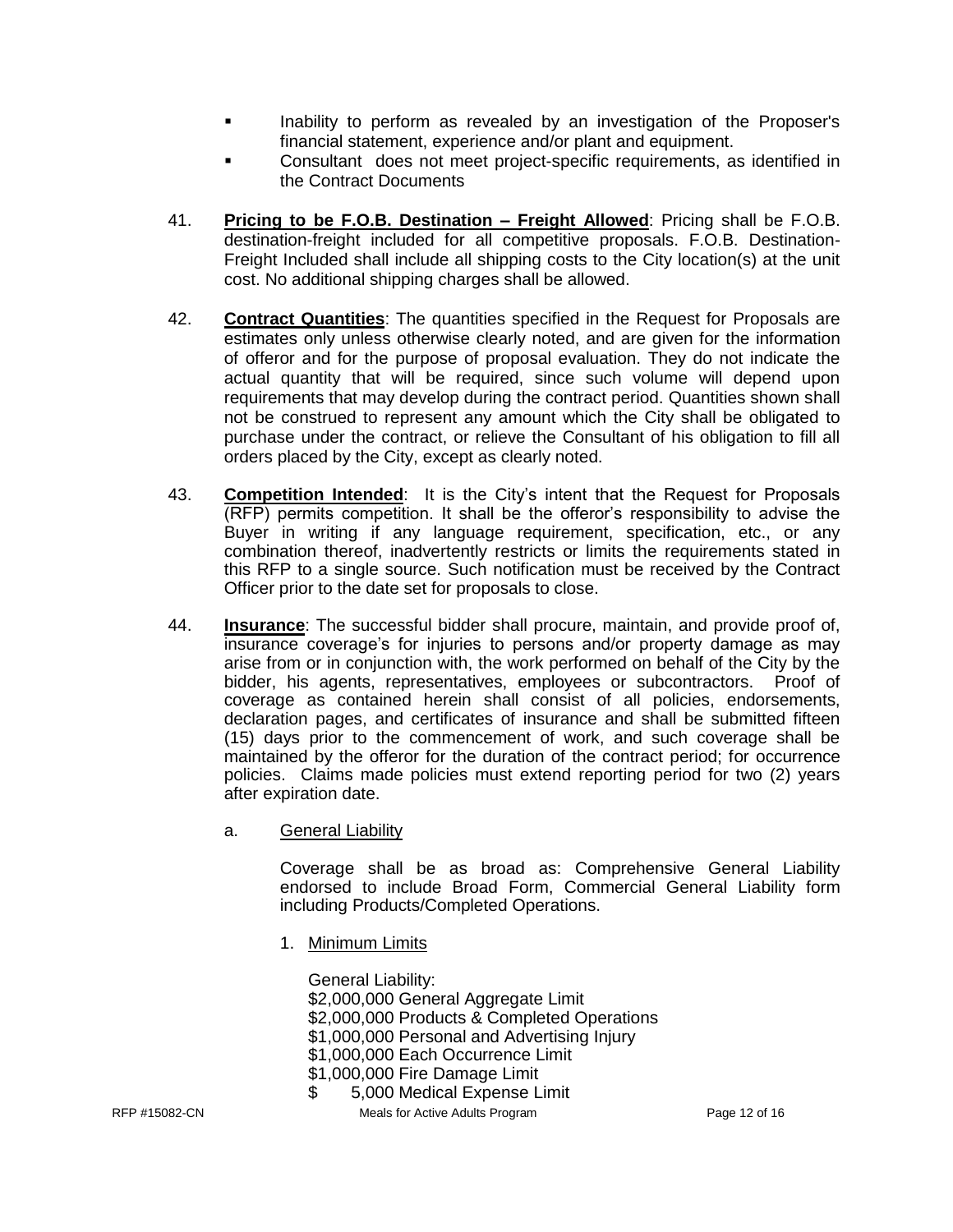b. Automobile Liability

Coverage sufficient to cover all vehicles owned, used, or hired by the offeror, his agents, representatives, employees or subcontractors.

1. Minimum Limits

Automobile Liability:

\$1,000,000 Combined Single Limit \$ 5,000 Medical Expense Limit

c. Workers' Compensation

Limits as required by the Workers' Compensation Act of Virginia. Employers Liability, \$100,000/\$500,000/\$100,000

d. Umbrella/Excess Liability

\$2,000,000 umbrella/excess liability coverage

- e. Coverage Provisions
	- 1. All deductibles or self-insured retention shall appear on the declaration pages, endorsements, and/or policies provided.
	- 2. The City of Suffolk, its officers/officials, employees, agents and volunteers shall be added as "additional insured" as their interests may appear. A copy of all endorsements, declaration pages, and policies that address additional insured shall be provided. This provision does not apply to Professional Liability or Workers' Compensation/Employers' Liability.
	- 3. The offeror's insurance shall be primary over any applicable insurance or self-insurance maintained by the City.
	- 4. Shall provide thirty (30) days written notice to the City before any cancellation, suspension, or void of coverage in whole or part, where such provision is reasonable.
	- 5. All coverages for subcontractors of the offeror shall be subject to all of the requirements stated herein.
	- 6. Failure to comply with any reporting provisions of the policy(s) shall not affect coverage provided the City, its' officers/officials, agents, employees and volunteers.
	- 7. The insurer shall agree to waive all rights of subrogation against the City, its' officers/officials, agents, employees or volunteers for any act, omission or condition of premises which the parties may be held liable by reason of negligence.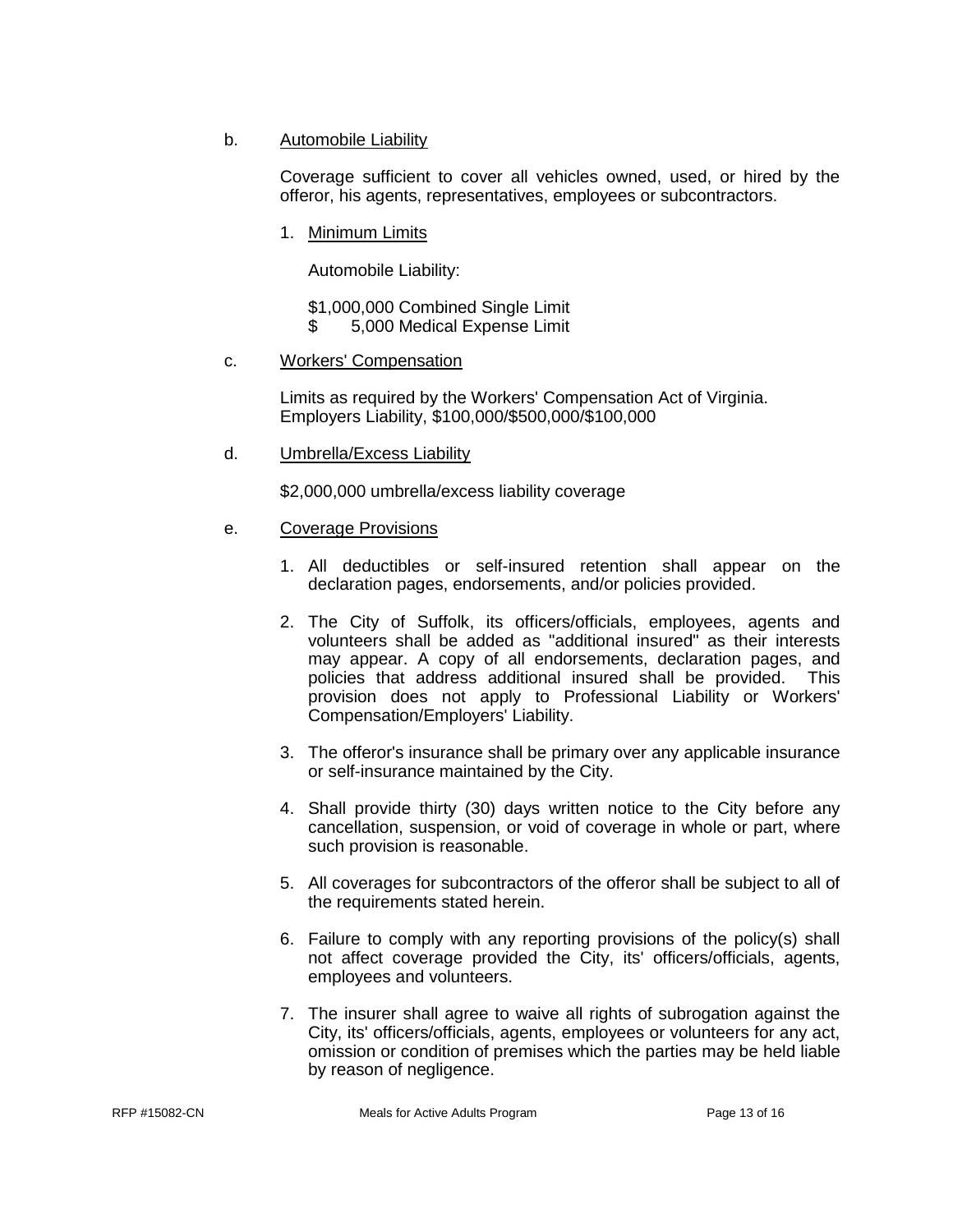- 8. The offeror shall furnish the City with all certificates of insurance, endorsements, declaration pages, and policies affecting coverage. All documents are to be signed by a person authorized by the insurance company(s) to bind coverage on its' behalf, if executed by a broker, notarized copy of authorization to bind, or certify coverage must be attached.
- 9. All insurance shall be placed with insurers maintaining an A.M. Best rating of no less than an A:VII. If A.M. Best rating is less than A:VII or self-insured-pool, approval must be received from City's Risk Manager.

All coverages designated herein shall be as broad as the Insurance Services Office (ISO) forms filed for use with the Commonwealth of Virginia.

45. **Invoicing/ Payment and Interest:** Prior to payment the vendor shall provide their federal employer identification number. Payment to vendor shall be made not more than forty-five (45) days after goods or services are received; or not more the forty-five (45) days after the invoice is rendered, whichever is later.

Unless otherwise provided under the terms of this contract, interest for late payment shall not exceed one percent (1%) per month.

The firm shall submit invoices on a frequency to be determined, as agreed upon by the City, for each payment requested. Such statement shall also include a detailed breakdown of all charges.

All such invoices will be paid promptly unless any items thereon are questioned, in which event payment will be withheld pending verification of the amount claimed and the validity of the claim. The firm shall provide complete cooperation during any such investigation.

- 46. **Payments to Subcontractors:** Within seven (7) days after receipt of amounts paid by the City for work performed by a subcontractor under this contract, the Contractor shall either:
	- a. Pay the Subcontractor for the proportionate share of the total payment received from the City attributable to the work performed by the Subcontractor under this contract; or
	- b. Notify the City and Subcontractor, in writing, of his intention to withhold all or a part of the Subcontractor's payment and the reason for nonpayment.

The Contractor shall pay interest to the Subcontractor on all amounts owed that remain unpaid beyond the seven-day period except for amounts withheld as allowed in item b. above.

Unless otherwise provided under the terms of this contract, interest shall accrue at the rate of one percent per month.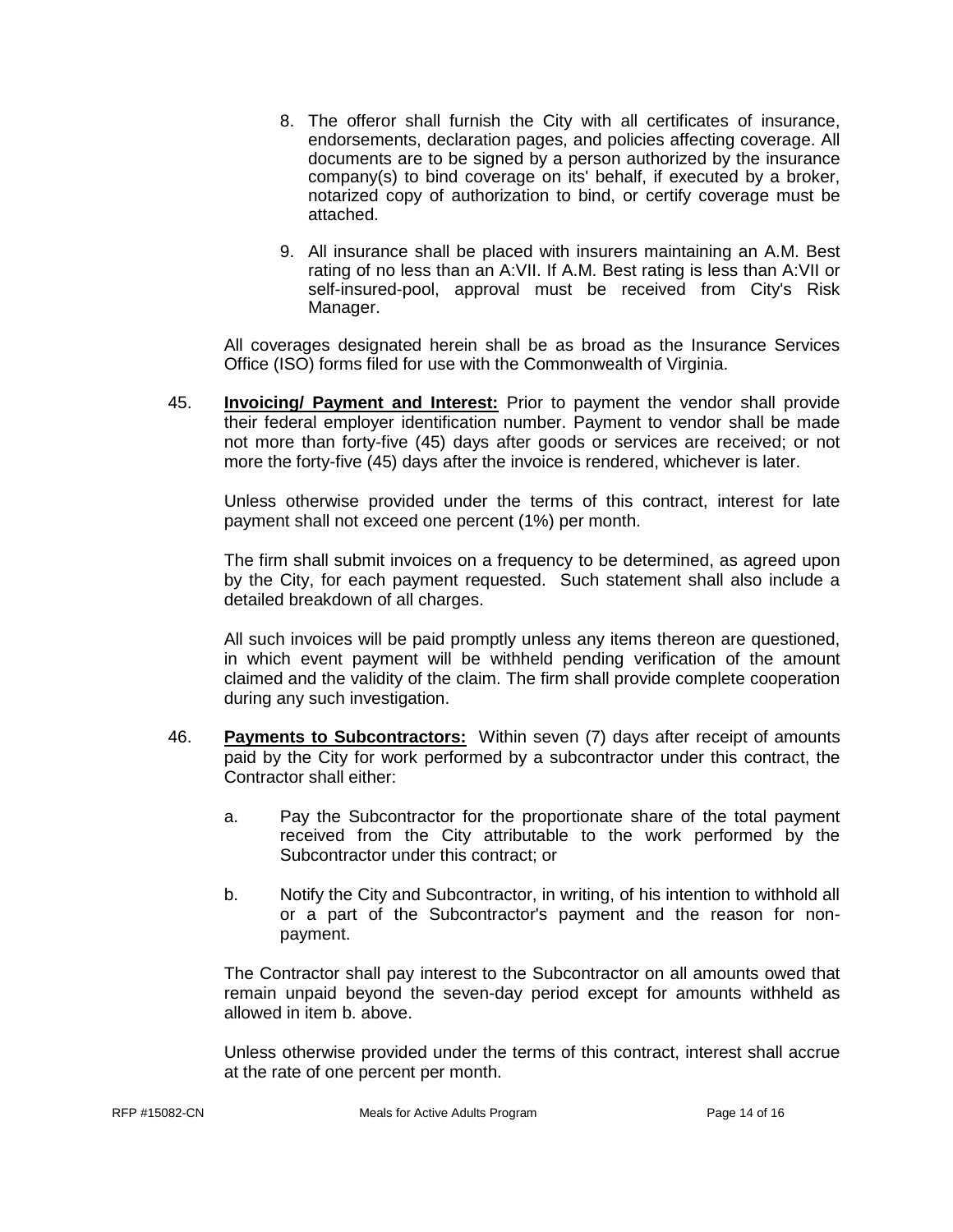The Contractor shall include in each of its subcontracts a provision requiring each Subcontractor to include or otherwise be subject to the same payment and interest requirements as set forth above with respect to each lower-tier subcontractor.

The Contractor's obligation to pay an interest charge to a Subcontractor pursuant to this provision may not be construed to be an obligation of the City.

47. **Contractual Disputes**: The Contractor shall give written notice to the Purchasing Agent of his intent to file a claim for money or other relief at the time of the occurrence or the beginning of the work upon which the claim is to be based.

The written claim shall be submitted to the Purchasing Agent no later than sixty (60) days after final payment. If the claim is not disposed of by agreement, the Purchasing Agent shall reduce his decision to writing and mail or otherwise forward a copy thereof to the Contractor within thirty (30) days of receipt of the claim.

The Purchasing Agent's decision shall be final unless the Contractor appeals within thirty (30) days by submitting a written letter of appeal to the City Administrator, or his designee. The City Manager shall render a decision within sixty (60) days of receipt of the appeal.

#### 48. **Ethics in Procurement**

**Bidders, offerors, contractors or consultants must provide written disclosure with their bid or proposal if one of your officers, directors, trustees, partners, employees, or lenders is an employee or officer of the City of Suffolk or an immediate family member of the employee or officer (as defined by Section 2.2-4368 of the Virginia Procurement Act) who is involved personally or substantially participates in procurement transactions or owns or controls an interest of more than three percent (3%) of the company or receives more than \$5,000 annually from the bidder, Offeror, contractor or consultant.**